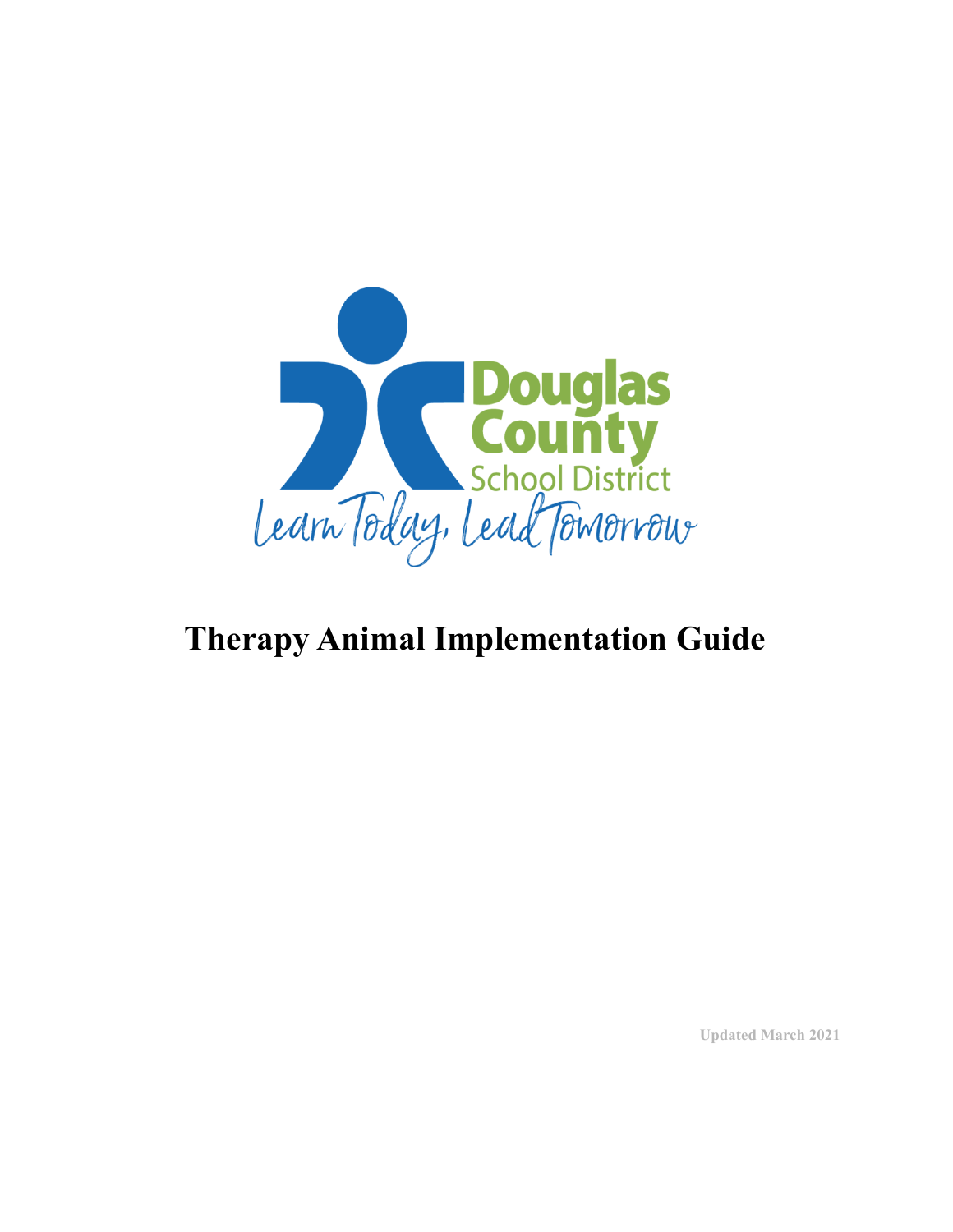The purpose of this guide is to provide detailed information and explanation on therapy animal program implementation within the Douglas County School District (hereinafter referred to as "DCSD").

## **I. WHAT IS ANIMAL - ASSISTED INTERVENTION (AAI)?**

Animal-assisted interventions are goal oriented and structured interventions that intentionally incorporate animals in health, education and human service for the purpose of therapeutic gains and improved health and wellness. Animal-assisted therapy (AAT), animal-assisted education (AAE) and animal-assisted activities (AAA) are all forms of animal-assisted interventions. In all these interventions, the animal may be part of a volunteer therapy animal team working under the direction of a professional or an animal that belongs to the professional him/herself.

If you are interested in implementing an Animal Assisted Intervention program with a certified therapy dog in your school or if you have any questions, please complete the Therapy Animal Request Form and/or contact Anja Croon at acroon@dcsdk12.org

| What it is                                                                                                                                         | What it is not                                    |
|----------------------------------------------------------------------------------------------------------------------------------------------------|---------------------------------------------------|
| Research based                                                                                                                                     | • "Something that would be fun!"                  |
| Purposeful, goal-directed intervention                                                                                                             | "A cute dog just running around the<br>building!" |
| Requires official district approval and<br>٠<br>adherence to DCSD policy and<br>implementation guidelines.                                         | • "Something I'd like to try!"                    |
| Part of the DCSD Multi-Tiered System<br>of Support                                                                                                 | • "It may help a kid or two!:                     |
| A experiential intervention provided by<br>۰<br>a professional certified as a K-9<br>handler team working under their<br>direct scope of practice. | "Easy! Just bring your dog in!"                   |
| Provided in a systematic, designated<br>٠<br>area with progress monitoring and<br>data collection to determine efficacy<br>and efficiency.         | "It might work, it might not!"                    |

## **Animal Assisted Intervention**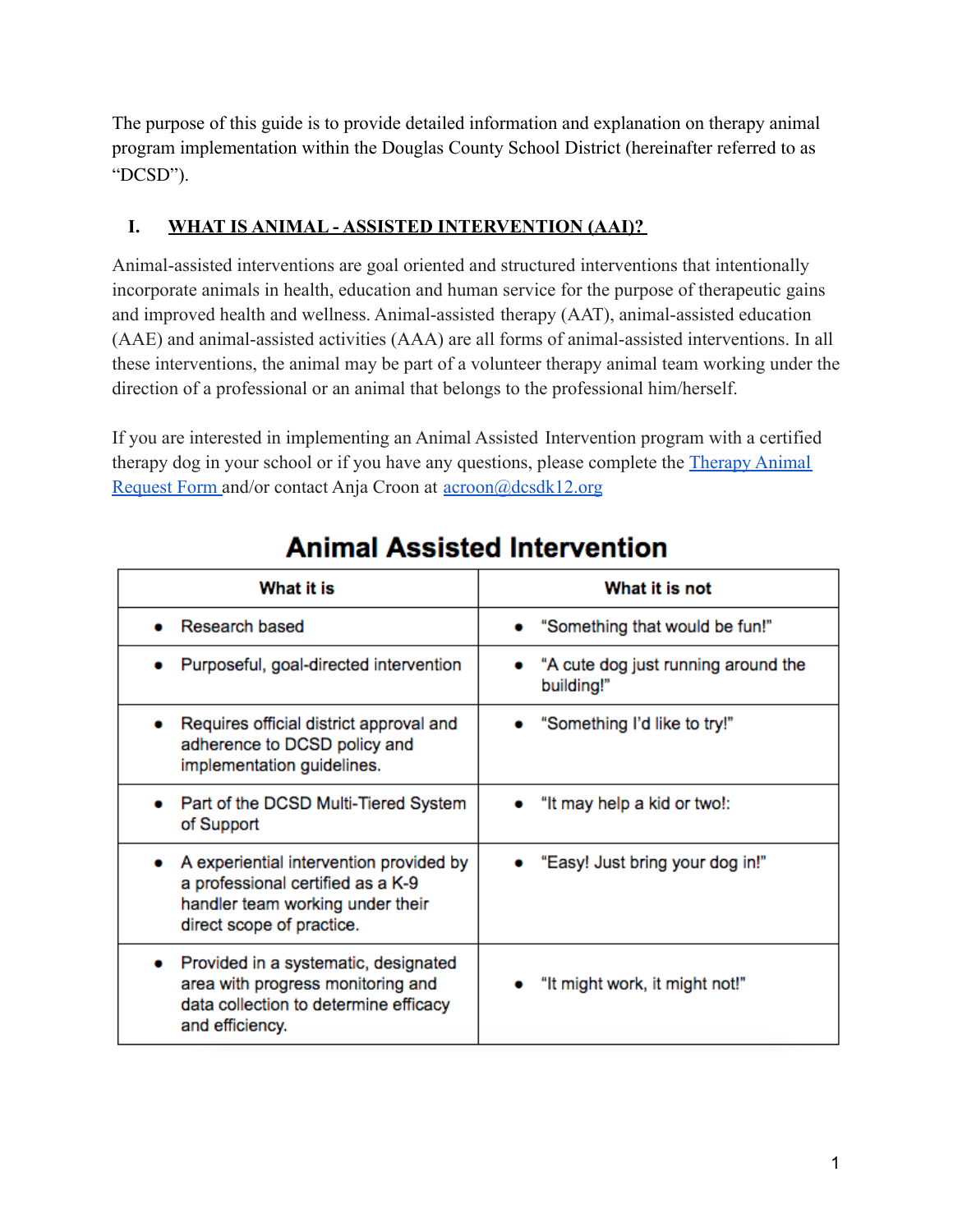## **II. IMPLEMENTATION PROCESS**

In order to implement a therapy animal program at school, several planning steps must be taken before the animal can be permitted to the school. Please note, that DCSD does not approve therapy animal programs throughout the year due to all the preparations that need to take place and DCSD training that needs to be completed beforehand. **Deadlines for submitting a Therapy Animal Request Form are the 1st of August or the 30th of December. (**All permissions received after the 1st of August will be put on hold until mandatory training, in January is completed (if, applicable), animals will not be permitted while authorization is on hold).

## **Process steps**

- $\triangleright$  Get approval from the building principal.
- $\triangleright$  Review Policy, Guide and Procedures
	- Complete requirements established within the DCSD Therapy Animal Policy.
- $\triangleright$  Certify yourself and your animal through a recognized organization. See Page 6.
	- **Animals that are trained by Pet Partners are only allowed 2 hours a day for volunteer work in a location other than the handler's workplace. Pet Partner trained animals are not permitted to be used as part of professional activities at the request of Pet Partners.**
- $\triangleright$  Obtain Professional Liability Coverage for yourself and the certified animal. (DCSD recommends a minimum coverage of \$1MM) **(DCSD funds (P-cards) are not**

## **permitted to be used to purchase a liability insurance for the animal.)**

- School Social Workers: National Association of Social Workers offers Professional Liability Coverage with a Canine Therapy Ryder
- Consider looking through your Homeowners policy for coverage
- Lockton Insurance Covers Animal Assisted Therapy
- HPSO also covers Animal Assisted Therapy
	- The majority of these providers require the provider to be in a therapeutic profession and/or have some form of education/certification in AAI
- ➢ Complete the DCSD Therapy Animal Request Form and attach all required documents to the form.(Including the Memorandum of Understanding) The ADA Manager will be in contact with you, after form and documents have been received. (Please do not submit form without required documents)
- ➢ Attend Professional Development Training (approximately 4 hours)
	- Session facilitated by DCSD AAI Committee
- ➢ Do a walk-through of the building with the ADA Manager/AAI Committee to help implement the program.
	- Set up a meeting between handler and school administration to go over questions, concerns and ensure that the program is ethical and in the best interest of the school, the animal, staff, student and community.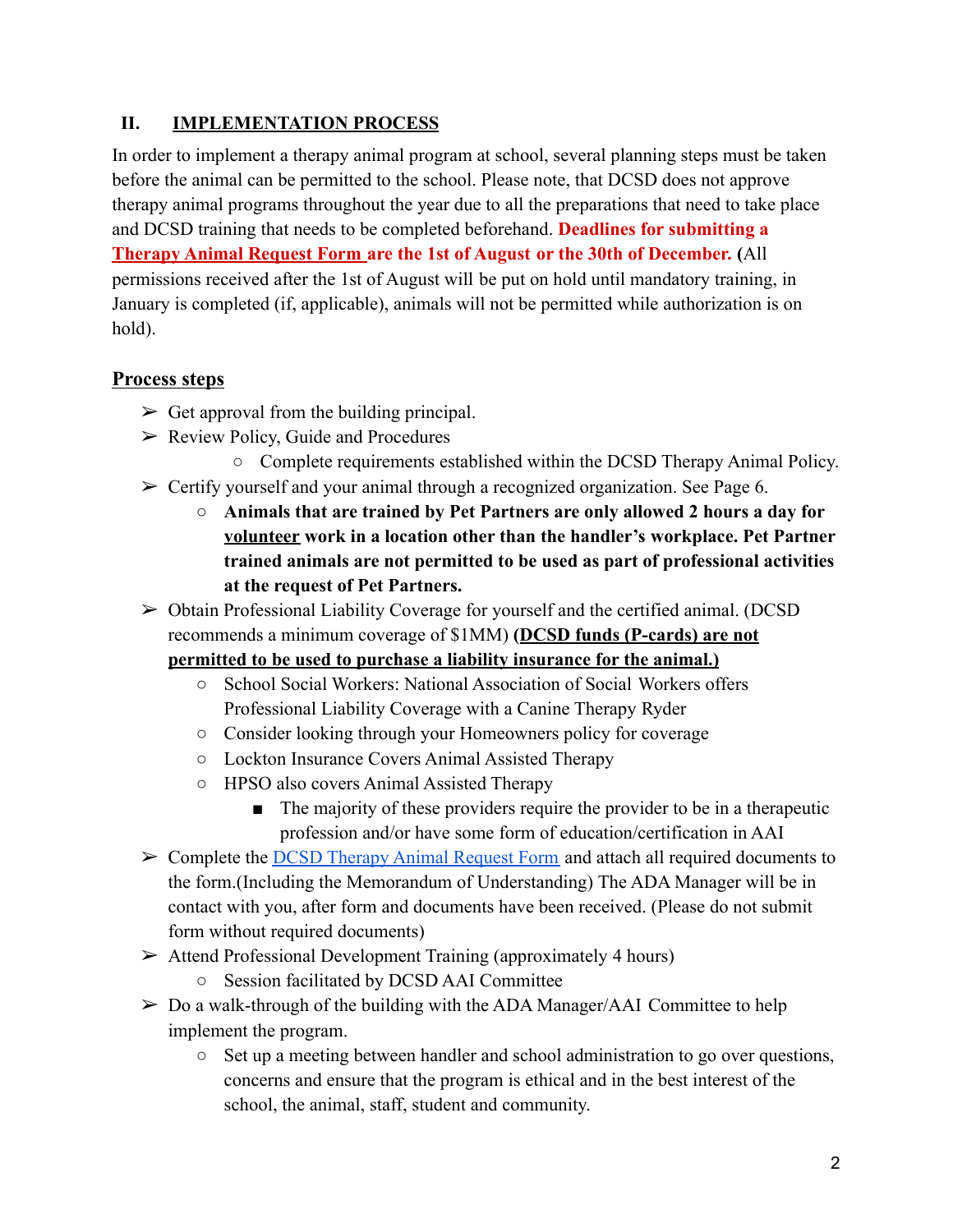- $\triangleright$  Identify areas in the school the animal will be working
	- Identify restricted areas (i.e. Cafeteria, nurse's office, etc.)
	- Designate an area where the animal can go in a crisis situation
	- Establish what will happen with the animal in case of a crisis situation
	- Designate a person that you could hand off the therapy animal to in case of a crisis in which the handler becomes unavailable to meet the needs of the student and keep the animal safe.
- $\triangleright$  Work with custodial staff to schedule extra cleanings of utilized areas
- $\triangleright$  Identify students that would be consistently working with the therapy animal
	- Contact families
	- Provide Permission Slip (see Appendix)
	- Establish goals and specific interventions for each student
- $\triangleright$  School administration must inform school community
- $\triangleright$  School administration must announce program to the student body
	- Explain who the animal is and why they are at school
	- Include expectations and boundaries with students
		- Ask to pet
		- No running, yelling, unsafe behavior around animals, etc.
- $\triangleright$  Begin introducing your animal on a part time schedule once approval is received.

## **III. RENEWAL OF THERAPY ANIMALAPPROVAL**

#### **Therapy animal program permissions must be renewed before a new school year starts!**

Please complete and submit the following:

- $\triangleright$  The Therapy Animal Renewal Request Form
- $\triangleright$  Updated Vaccination Record, if applicable.
- $\triangleright$  A copy of the updated liability insurance coverage, if applicable.
- $\triangleright$  Current therapy dog certification (only needed if the one on record is expired) ○ (must be recertified every two years)
- $\triangleright$  Ensure student health records for possible allergies were checked with the school nurse.
- $\triangleright$  School community communication must be sent to ensure all new families receive the opportunity to voice their concerns.
- $\triangleright$  New Memorandum of Understanding must to be signed by the handler the ADA Manager will send the document to the handler once the request form was received.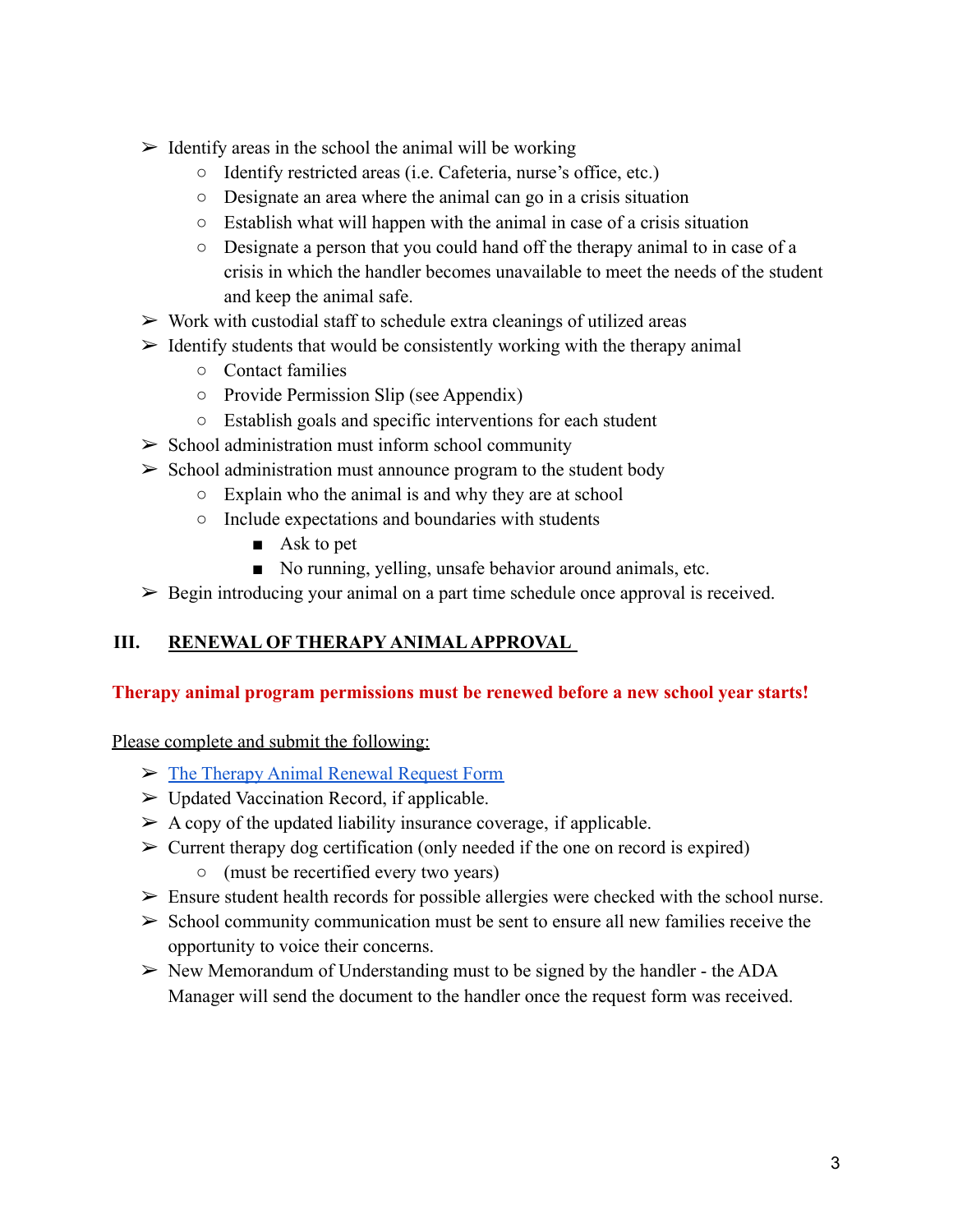## **IV. RECOGNIZED THERAPY ANIMAL CERTIFICATION AND AAI CERTIFIED ORGANIZATIONS**

#### ➢ **Professional Therapy Dogs of Colorado (PTDC)**

- Available for all school professionals (mental health, teachers, administrators, etc).
- PTDC offers pre-screenings to see where your dog is at in the process. They also offer a 2 day seminar in which the handler is able to learn more about the implementation process and ways to keep both your therapy dog and your clients safe
- PTDC also provides you with a manual to help with implementation
- PTDC also offers continued support of you and your Therapy Animal; they also require you to re-certify your dog every two years to make sure they are still enjoying their work as a Therapy dog.
- Do not provide liability insurance.
- $\circ$  Cost = \$300 (includes pre-screen, 2 day workshop, manual, test and certification)
- www.professionaltherapydogsofcolorado.com

#### ➢ **Pawsitive Therapeutic Interventions (PTI)**

- **○** Available for all school professionals (mental health, teachers, administrators, etc).
- Offer canine assisted therapy workshops, which certify humans and their dog.
- PTI offers a 1-day seminar that focuses on different techniques to implement AAI in your practice.
- In order to be certified through PTI your dog must first be Canine Good Citizen Certified (Which can be done at a local PetSmart or Petco) once they are certified as a CGC.
- PTI requires recertification every year and offers support throughout your dog's career
- Do not provide liability insurance
- $\circ$  Cost = \$300 (includes 1 day seminar, test and certification)
- http://www.pawsitivetherapeutic.org/

#### ➢ **Alliance of Therapy Dogs (ATD)**

- **○** Available for all school professionals (mental health, teachers, administrators, etc).
- National organization that certifies both professional and volunteer teams
- Requires teams to volunteer at least every 3 months
- Offer liability insurance through their agency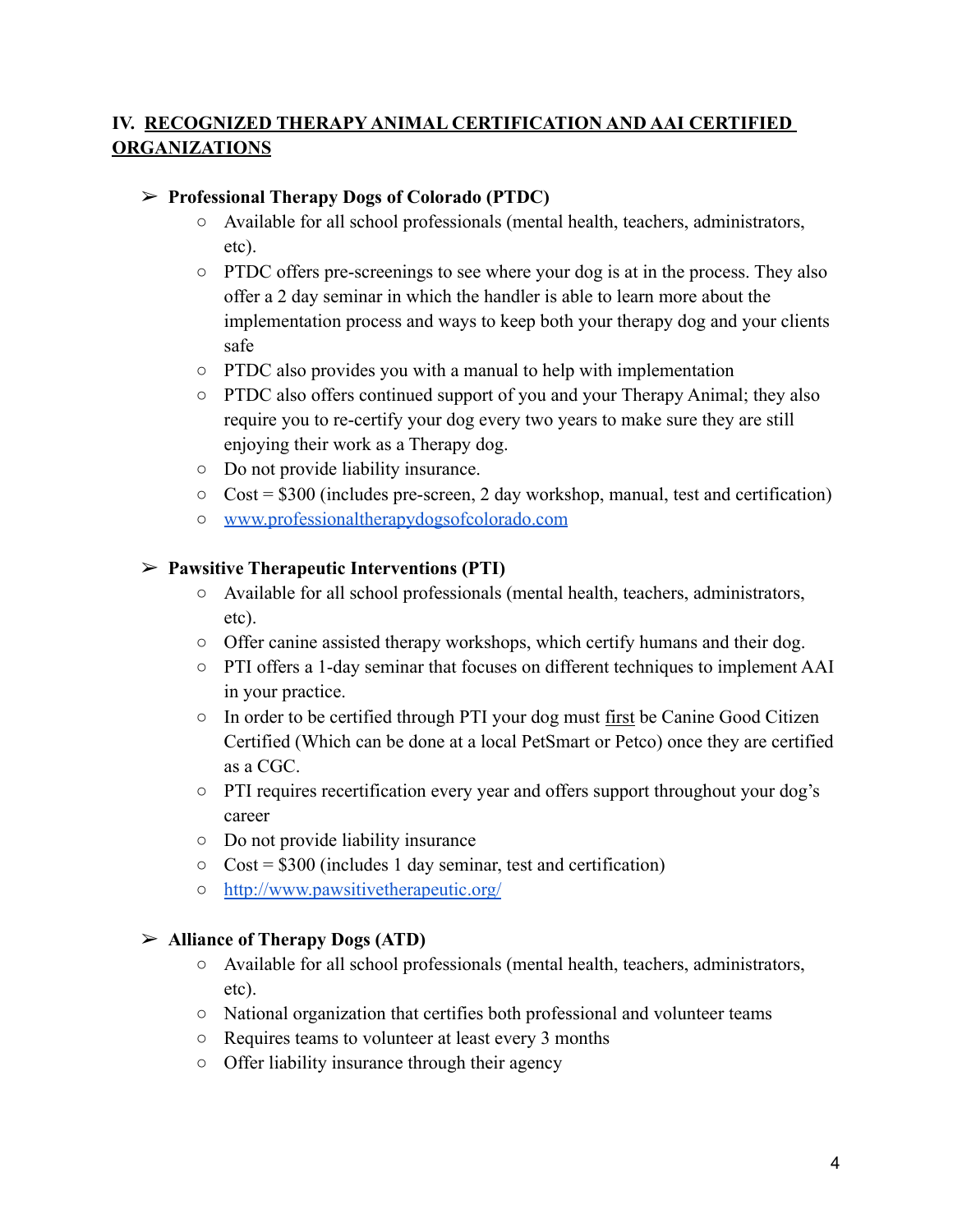- Test includes tester/observer monitoring handler and dog three times at a facility that include two visits to a medical facility
- $\circ$  Cost = \$40 initial registration fee (possible added fees for certification test)
- www.therapydogs.com

#### ➢ **Faithfully K9 Service Dog and Dog Training**

- Available for all school professionals (mental health, teachers, administrators, etc).
- Work with highly experienced dog trainers with experience in service and therapy dog training.
- Requires recertification every two years.
- Do not provide liability insurance.
- $\circ$  Cost = \$50/hour/session
	- Number of sessions depends on each individual dog and handler team
- www.faithfullyk9.com

#### ➢ **University of Denver-Institute for Human Animal Connections**

- Does not certify animal. Offers high level education and certification in Animal Assisted Interventions for professionals.
- The Institute for Human-Animal Connection (IHAC) intentionally elevates the value of the living world and the interrelationship and health of people, other animals and the environment. This is accomplished through natural and social science-informed education, applied knowledge, research and advocacy, with an ethical regard for all species.
- Cost=\$3,500 (Online program with one weekend held, in person, at DU)
- Nationally recognized certification programs
	- https://www.du.edu/humananimalconnection/index.html

## ➢ **Pet Partners (Volunteer activities only)**

- **○** Pet Partners Therapy Animal Program is a Volunteer-Based Program in which pet owners donate their time to share their animals in the community free of charge. This program is not designed for those using the animal in a professional setting and will therefore have no insurance coverage through Pet Partners
- **○** Permission through Pet Partners only for 2 hours of volunteer work outside of working hours.

## ➢ **ROAR Therapy dogs program (Volunteer activities only)**

- This organization is non-profit for volunteers who want to provide services with therapy animals in senior facilities or with one-on-one reading programs in schools.
- ROAR provides training and certification and screening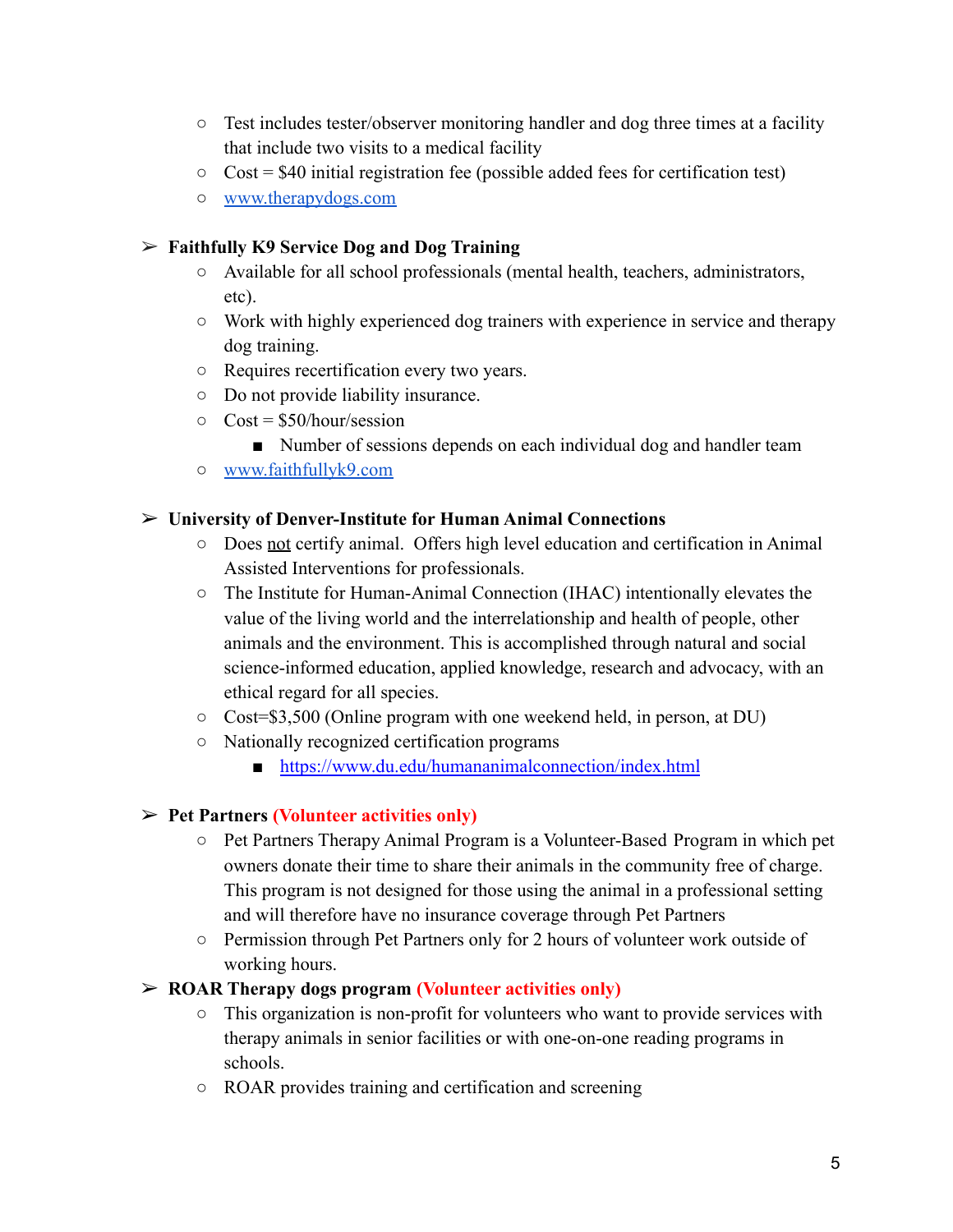## ➢ **United K9s - Therapy K9 Certifications (Approved for SRO Services only)**

- Offer certification that focuses on evaluating handler/K9 to work as therapy K9 in the areas of child victimization and recovery. Helping with recovering child victims, helping veterans and first responders suffering from anxiety disorders, or the school community in need of animal assisted therapy.
- United K9s certification also helps with children with behavioral and emotional disabilities.
- 2-year certification for animal
- Handler must be certify with a K9 separately
- 24 hrs of CEU includes:
	- Visits to court with K9 for Court Therapy
	- Visits to schools with K9
	- Responding Law Enforcement business
	- Presentation to any public group (church, Boy/Girl Scouts, Clubs etc)
	- K9 First Aid
	- First Responder First Aid
	- First Responder Pathogens
	- Crime Scene Preservation
	- Anu recognized college CEU
- Nationally recognized certification program
- Contact Greg Daugherty
	- $\Box$  gadaughtery@yahoo.com

## **V. ETHICAL CONSIDERATIONS**

The relationship between a handler and their therapy animal should be mutually beneficial; meaning that the Handler, the animal and the clients working with the animal are all benefiting from the working relationship.

#### **Five Freedom's**

- 1) Freedom from Hunger and Thirst
- 2) Freedom from discomfort
- 3) Freedom from pain, injury or disease
- 4) Freedom from fear and distress
- 5) Freedom to express species specific behavior (normal behavior)

#### **Introducing your animal**

You know your animal.

You know your school/program.

This is a detailed suggestion that you may want to follow to ensure your animal enjoys the experience and in turn, the program benefits your school. You want your animal to want to come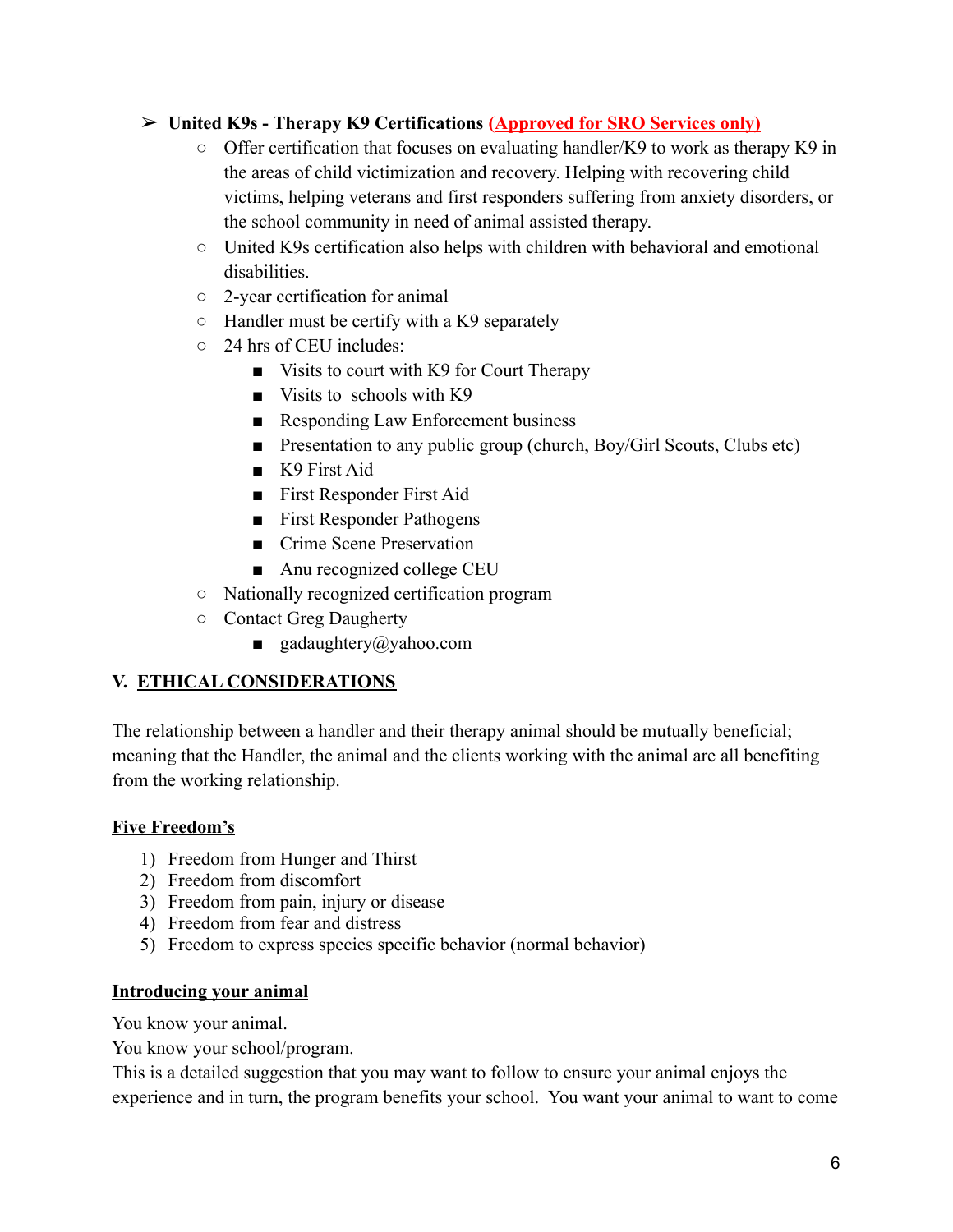to work and enjoy his/her time there. Integrating the animal too fast may overwhelm the animal and create behaviors due to the stress of a school environment. Do your best to anticipate and prepare your animal for all encounters. There are going to be situations that your animal may encounter that are unexpected/out of your control; do your best in preparing for how to respond to those situations/create a safety plan for the unexpected.

\* Time each day should be determined based on how the animal is responding to the environment. Some stress is okay and is expected-this is new! If your animal is shying away, hiding, growling, etc. it may be time to end the day. If they are having fun and clearly enjoying their time, keep it going! You may need to repeat steps/days if your animal is showing signs of high stress.

As a reminder, the animal must be approved by the district and school principal **before** the first day the animal will be present in school. This process is not required but highly recommended.

## **DAY 1:**

- Walk animal around school but do not enter
	- Play with animal
	- Lots of treats/fun

## **DAY 2:**

- Enter building on a day when no one else is present.
	- Hang out in the room where your animal will spend most of their time
		- Set the expectations immediately
			- Stay on leash, practice commands, etc.
		- Have the animal spend time in their "area"
			- A crate or other enclosure is ideal as it is an area the animal can "escape" to when it needs space or an area they can be when they are not interacting with students/staff
			- The animal should know that this is a space that they can go to and not be bothered; this is their safe place.
	- Lots of treats/fun

## **DAY 3:**

- Enter building on a day when no one else is present
	- Walk around the school and have the animal become familiar with all the areas he/she may work
		- Practice commands and other activities that are fun for the animal that you may use while he/she is working
	- Do not go into areas that are restricted to the animal
		- Cafeteria, classrooms, bathrooms, etc.
		- Going into these areas may confuse them of their boundaries
	- Lots of treats/fun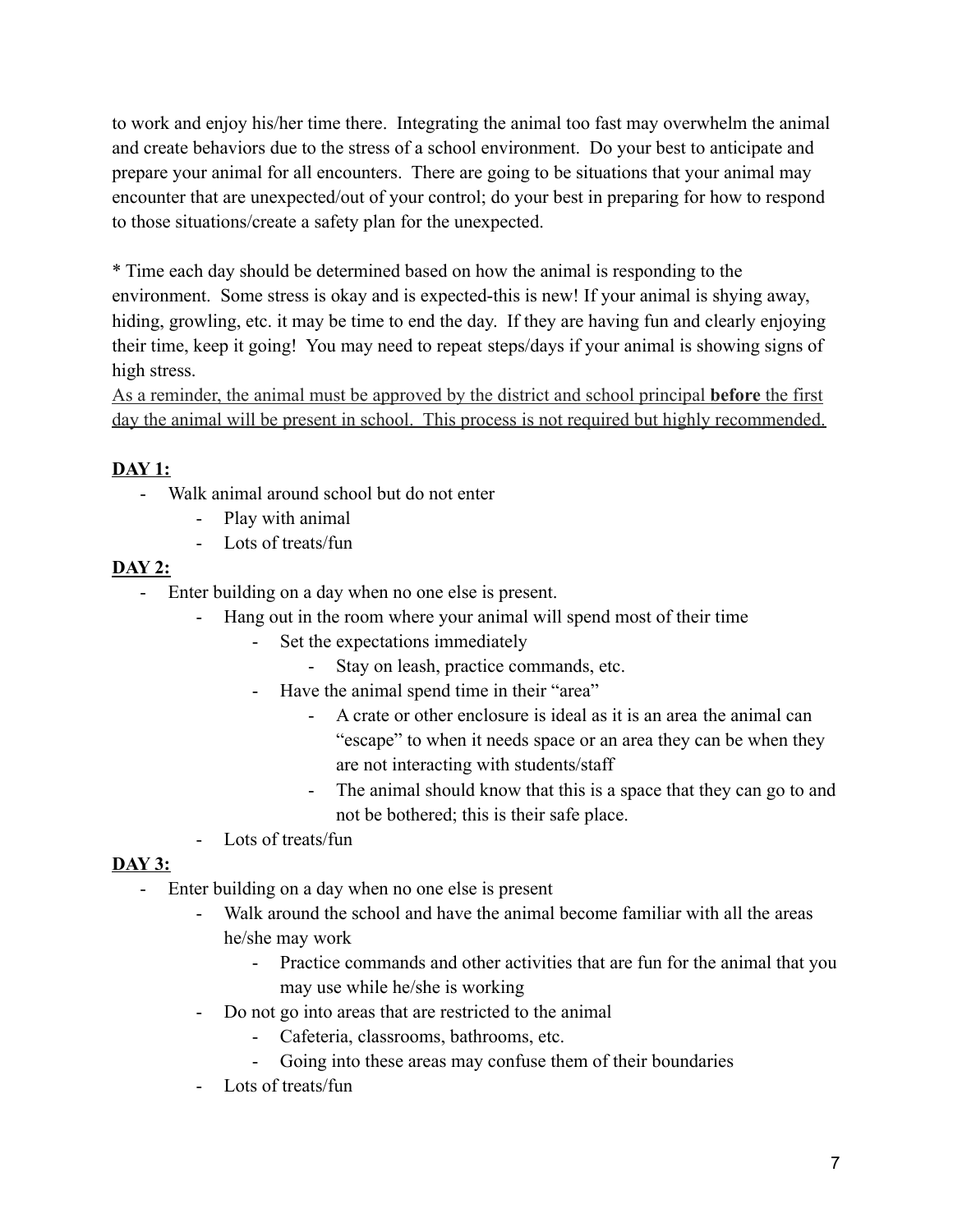## **DAY 4:**

- Arrange to have a few trusted staff members in the building that your animal may interact with frequently and introduce your animal appropriately
	- Have these people provide treats for your animal when he/she interacts with them appropriately
	- Make it fun and engaging, but make sure to establish expectations for how you want your animal to interact with people at work
	- If there will be times that the animal will be in its crate while you're not in the room, create opportunity for that to happen
	- Lots of treats/fun

## **DAY 5:**

- Come in on a staff work day
	- Introduce your animal to a small group of staff at a time both out in the hallways and in their primary work area
		- Continue to be consistent with work expectations
			- Your animal should know the difference between how to act when working vs not.
	- Spend some time in your office/classroom and let the animal get used to the many sounds and smells that come about with people in the building
	- If there will be times that the animal will be in their crate while you're not in the room, create opportunity for that to happen
	- Lots of treats/fun

## **DAY 6:**

- One more staff work day
	- Repeat the same strategies as Day 5.
	- Work through any behaviors or stressors that may have arisen
	- Before 100's to 1000's of students arrive, your animal should be comfortable with the 40-150 adults in the building
	- Practice utilizing your designated person and safety procedures
		- Make it all fun!
	- Continue to practice commands and, if possible, facilitate a group/session with staff. It will be fun and helpful for the staff to see what type of work you and your animal will be doing with students.

## **Next step is to bring your animal in on a school day.**

- If there are still concerning behaviors and/or your animal is showing signs of high levels of stress, repeat day 6 as many times as needed. Please do not rush this process as the more patient and thorough you are, the more comfortable your animal will be which will make a huge difference in the success of the program.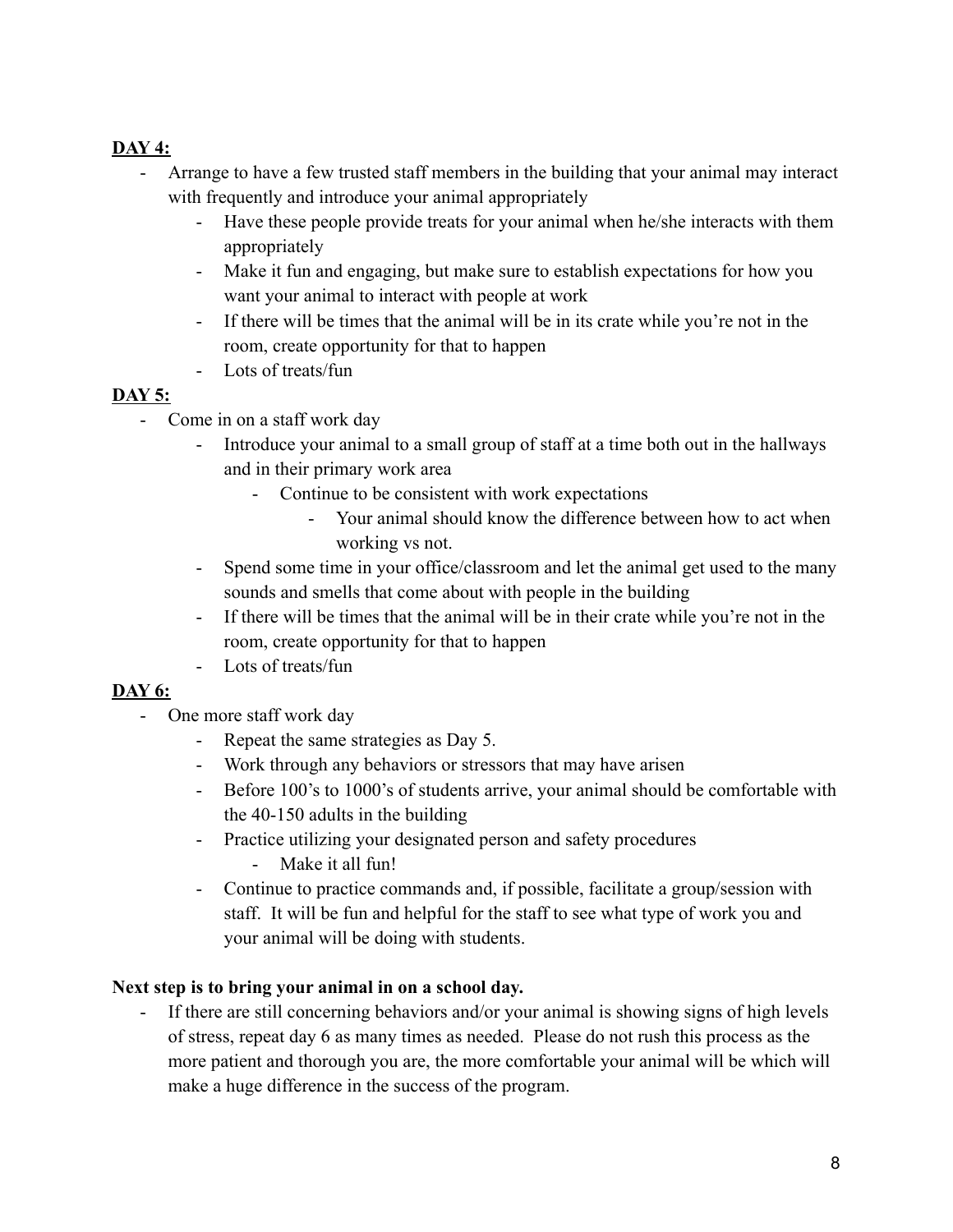## **DAY \_\_\_\_:**

- School Day!
	- Do not have your animal meet with students quite yet, if possible.
		- More new sounds and smells to experience
	- Walk around the halls when students are in their classrooms
	- Limit interactions, just allow him/her to get used to the environment and energy that comes with a school full of people
	- Lots of treats/fun
- Allow this process to take as much time as needed
	- Be mindful of how your animal may feel in this environment and how overstimulating this experience can be

## **DAY \_\_\_\_:**

- Individual interventions
	- Start with a few students each day whose behaviors are expected and have had interactions with animals throughout their life
		- Make sure to pick students that will follow the rules and listen to you in terms of how to act with the animal.
	- Allow the animal to interact how they want to
		- Don't force an interaction
		- Don't forget the 5 Freedoms
		- Make it all fun!
	- Lots of treats/fun

Keep a routine as much as possible. At this point, you may have learned some new things about your animal; how they show stress, how they show excitement/joy, their favorite people in the school, etc. Keep reading what your animal is communicating to you and advocate for their needs. Remember, if your animal is enjoying their job, it will be a mutually beneficial experience for everyone and you will be amazing at the impact you and your animal will have on your clients, coworkers and the school climate overall!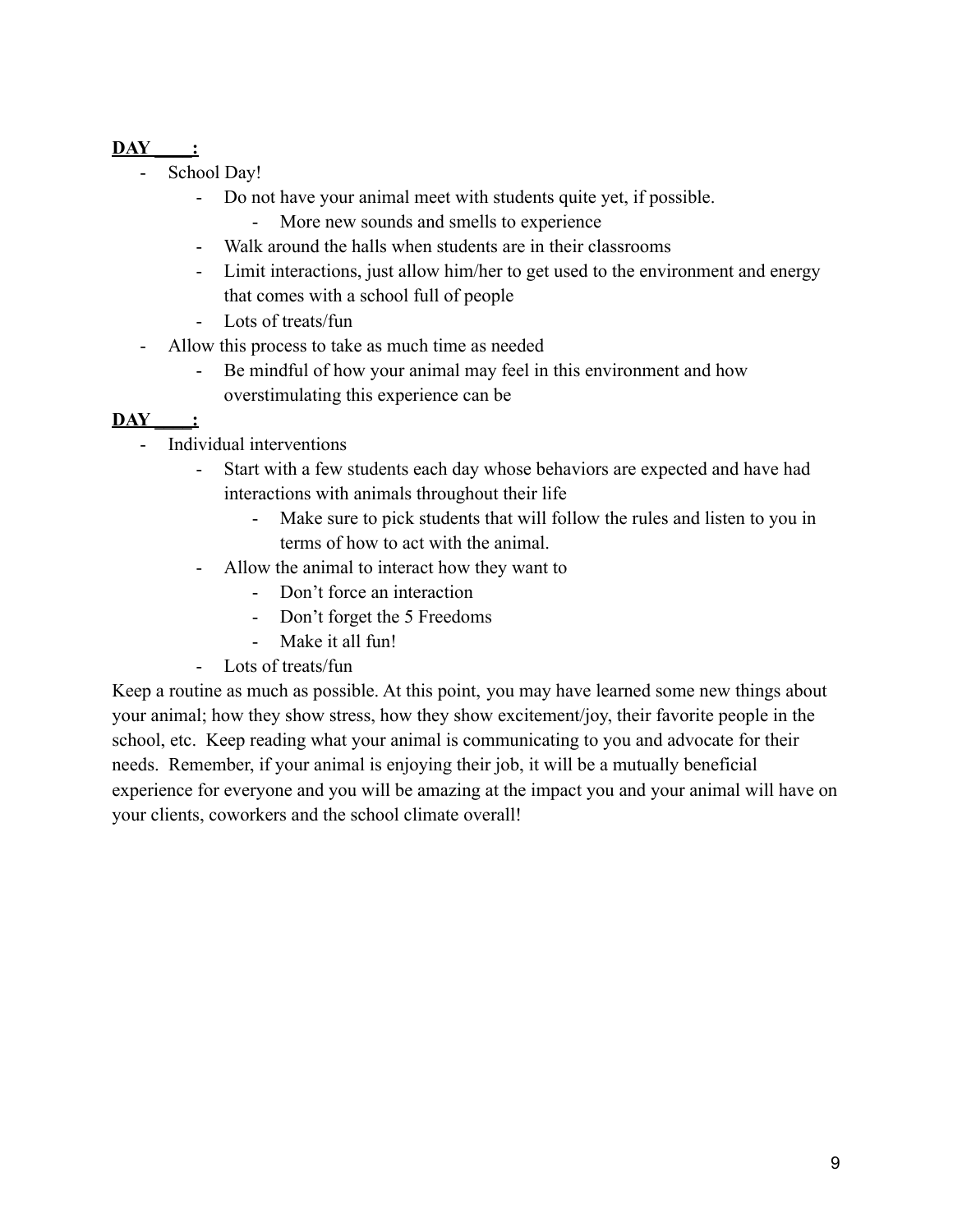## **APPENDIX - SAMPLE LETTERS**

#### **SAMPLE LETTER FOR STUDENTS WITH ALLERGIES**

Good Morning,

My name is \_\_\_\_\_\_\_\_\_\_\_\_\_\_\_ and I am the \_\_\_\_\_\_\_\_\_\_\_\_\_\_\_ at \_\_\_\_\_\_\_\_\_\_\_\_\_\_\_\_\_\_\_ School. We are starting a new program here at that includes a therapy animal \_\_\_\_\_\_\_\_\_\_\_\_\_\_\_\_\_\_ (enter animal species) coming into our building to work with students that benefit from social/emotional support.

Your child is on our list as having an allergy to animals so I wanted to touch base with you to inform you of this program and gather any questions/concerns you may have before this program begins.

We will be doing everything we can to be considerate of your child's allergy including ensuring that your child does not come into contact with fur/dander/saliva by limiting the areas where the animal will be working, having students that do interact with the animals wash their hands after each interaction and being aware of any reactions your child may have as a result of the animal working within the building.

A letter will be sent out to the entire school community about this program within the next couple of weeks.

Please contact me with any questions/concerns! Thank you!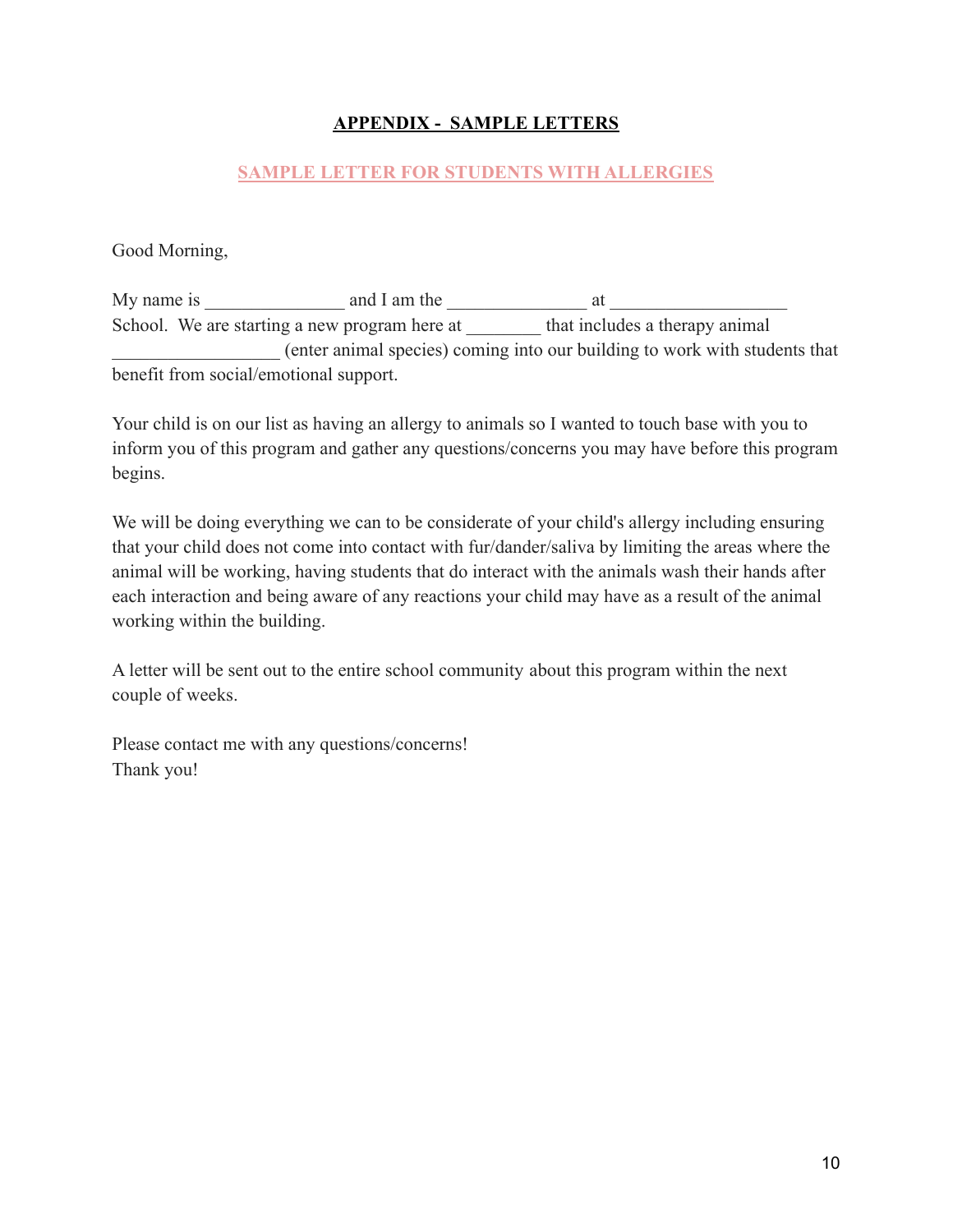## **SAMPLE LETTER TO FAMILIES**

Date:

Dear Parents/Guardians:

School is excited to announce that an Animal-Assisted Intervention (AAI) program is coming to the school to promote social/emotional well-being. AAI is a goal directed intervention, in which an animal that meets specific criteria is an integral part of the treatment process. This intervention will include a certified professional working within their scope of competency. AAI is designed to promote improvement in human physical, social, emotional, behavioral, and cognitive functioning.

The program may include small group and individual interventions focused on social and emotional wellness and humane education. The department at will utilize this program through research based practice and interventions specific to the needs of students.

The therapy dog and its handler have been insured for liability and have undergone extensive training and certifications for animal-assisted interventions.

Should you have any other questions, concerns or comments, please call/email

Sincerely,

\*Include a picture of you and your dog!

 $\mathcal{L}_\text{max}$  and  $\mathcal{L}_\text{max}$  and  $\mathcal{L}_\text{max}$ 

 $\mathcal{L}_\text{max}$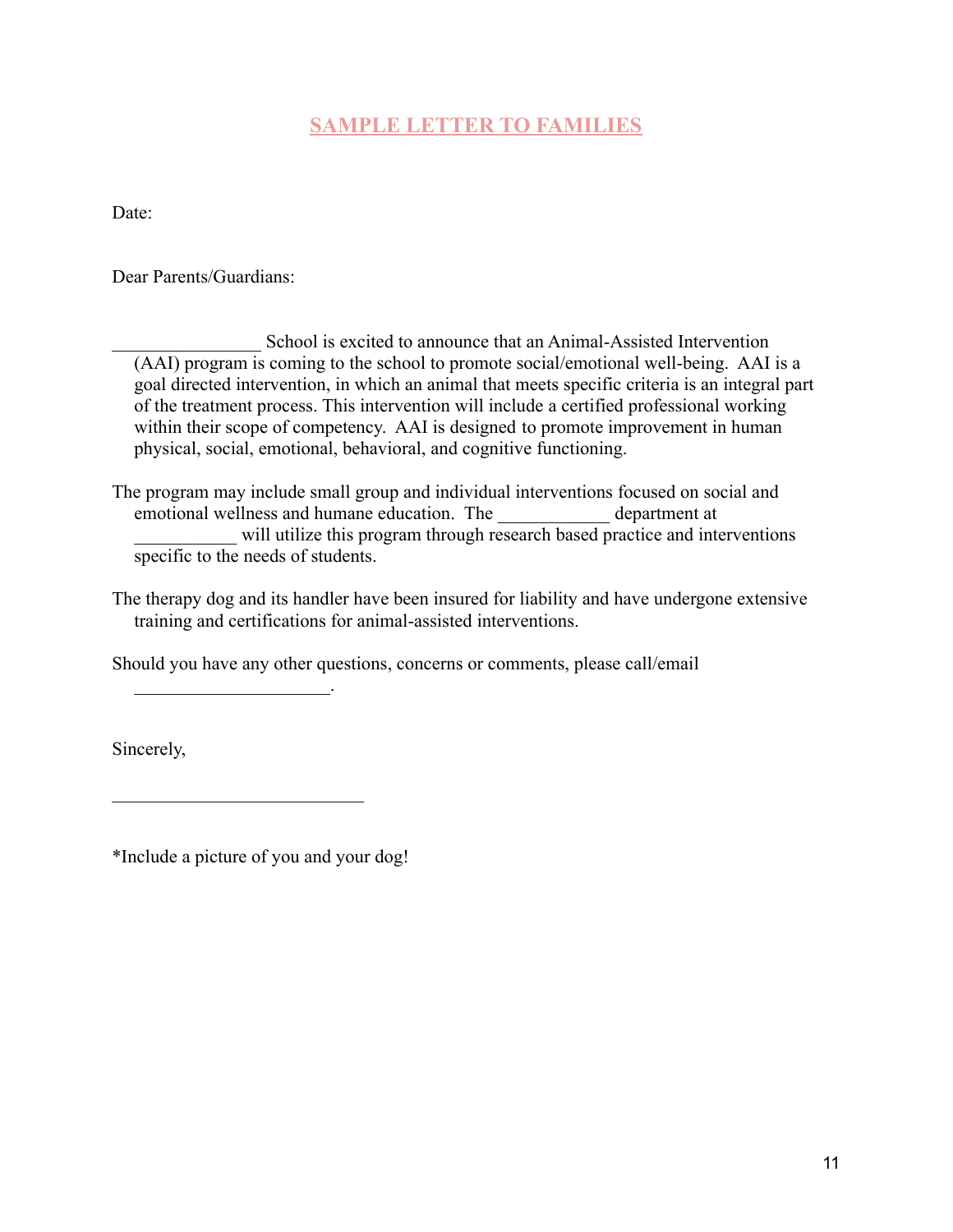#### **SAMPLE LETTER - Permission Slip For Animal-Assisted Interventions (AAI)**

Animal-assisted interventions (AAI) are goal oriented and structured interventions that intentionally incorporate animals in health, education and human service for the purpose of therapeutic gains and improved health and wellness. Animal-assisted therapy (AAT), animal-assisted education (AAE) and animal-assisted activities (AAA) are all forms of AAI.

- AAT is a goal directed intervention, in which an animal that meets specific criteria is an integral part of the treatment process. This intervention will include a certified professional working within their scope of competency. AAT is designed to promote improvement in human physical, social, emotional, behavioral, and cognitive functioning.
- AAA's provide opportunities for motivational, educational, recreational, and therapeutic benefits to enhance quality of life. They are delivered in a variety of environments in association with animals that meet specific criteria.

Although every individual is different, some people who have participated in AAI have experienced the following benefits:

- o Animals help improve motivation and engagement in therapy, they build trust and provide a sense of security.
- o Animals help in the areas of focus and attention.
- o Animals offer unconditional acceptance, and humor and fun in the session as they help facilitate play
- o Animals can act as symbols and metaphors in the client's life
- o Animals act as agents of de-arousal as they help students learn soothing and calming skills.
- o Animals can be a source of social and emotional support.
- o Animals can act as objects of attachment.
- o Animals can be instruments of learning.

Although AAI comes with many benefits, it also comes with risks. When working with animals, we **cannot be 100% sure** that their behavior will always be predictable. We will follow the policies and procedures in regards to animal participation. The animal participating has been medically screened and has passed an evaluation through a recognized organization. **I, and anyone who might claim on my behalf, release staff from liability** of any kind arising out of personal injury, and property damage resulting from my participation in AAI at **\_\_\_\_\_\_\_\_\_\_\_\_School.**

I assume all the foregoing risks and **accept personal responsibility** for all expenses, medical or otherwise following any such damages or injuries, which may in any way, be associated with my participation in AAI through School.

| Student's Name                                                                   |      |  |
|----------------------------------------------------------------------------------|------|--|
| Any known allergies, aversions or history of animal abuse/neglect                |      |  |
|                                                                                  |      |  |
|                                                                                  | Date |  |
| Emergency Contact Name and number<br><u>Emergency</u> Contact Name and number    |      |  |
| Questions regarding Animal Assisted Interventions may be directed to:<br>/ Staff |      |  |

**E:**  $\frac{dcsdk12.org \text{ P}: 303.}{=}$ 

Adapted with permission from the *Professional Therapy Dogs of Colorado Manual*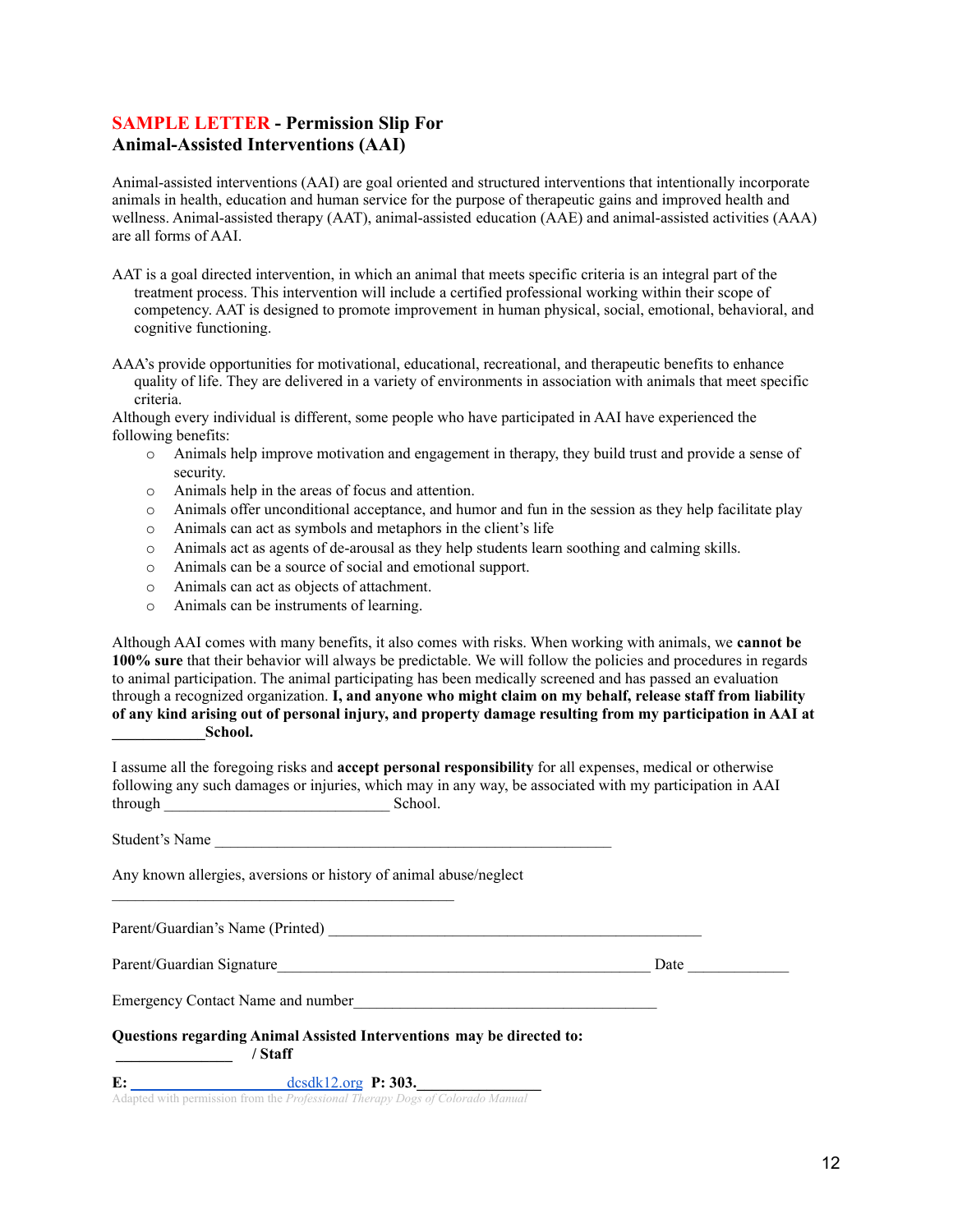## **Student Participation Contract For Animal-Assisted Interventions**

- 1. I agree to try my hardest while working with the therapy dog at school. This includes following safety procedure for meeting a dog for the first time. The procedure is to ask for verbal permission from the handler, if granted, allow the dog to smell the top of your hands, and then pet him/her on the neck or an area where the animal can see your hand.
- 2. When you are meeting a dog for the first time, never stare directly into his/her eyes because dogs read this as a challenge or potential threat.
- 3. Remain calm while in the dog's presence.
- 4. Always follow adult direction while with an animal.
- 5. Always wash hands or use hand sanitizer after you have contact with the dog.
- 6. Never give the animal something to eat without the permission from the handler.
- 7. When giving a dog treat, use the open hand method.
- 8. If you are not following directions or being unsafe with the animal, you may lose the opportunity to work with the therapy dog.
- 9. If you have questions, please ask!
- 10. If you are uncomfortable in a situation, use your voice to express this.
- 11. Students will always be accompanied by an adult while with the animal.
- 12. I will be aware of what the animal needs by listening, observing, and learning about the animal.
- 13. If I become angry or frustrated, I will verbalize this to the adult and ask for what I need.
- 14. Participation with the animal is always a choice.
- 15. It is ok to take a time out. Please make this request if needed.
- 16. Please ask for help when needed.
- 17. Have fun and stay safe!

#### **I have read the following contract with my parents/guardian and agree to follow these expectations.**

**Student's name \_\_\_\_\_\_\_\_\_\_\_\_\_\_\_\_\_\_\_\_\_\_\_\_\_\_\_\_\_\_\_\_\_\_\_\_\_\_\_\_\_\_\_\_\_\_\_\_\_\_\_\_\_\_\_\_\_\_\_\_\_\_\_\_**

**Signature of student\_\_\_\_\_\_\_\_\_\_\_\_\_\_\_\_\_\_\_\_\_\_\_\_\_\_\_\_\_\_\_\_\_\_\_\_\_\_\_\_\_\_\_\_\_\_\_\_\_**

**Date\_\_\_\_\_\_\_\_\_\_\_\_\_**

**Signature of parent/guardian\_\_\_\_\_\_\_\_\_\_\_\_\_\_\_\_\_\_\_\_\_\_\_\_\_\_\_\_\_\_\_\_\_\_\_\_\_\_\_\_\_\_**

**Date\_\_\_\_\_\_\_\_\_\_\_\_\_\_\_**

**Questions regarding Animal Assisted Interventions may be directed to the DCSD HR Department - ADA Manager at acroon@dcsdk12.org.**

Adapted with permission from the *Professional Therapy Dogs of Colorado ManuaL*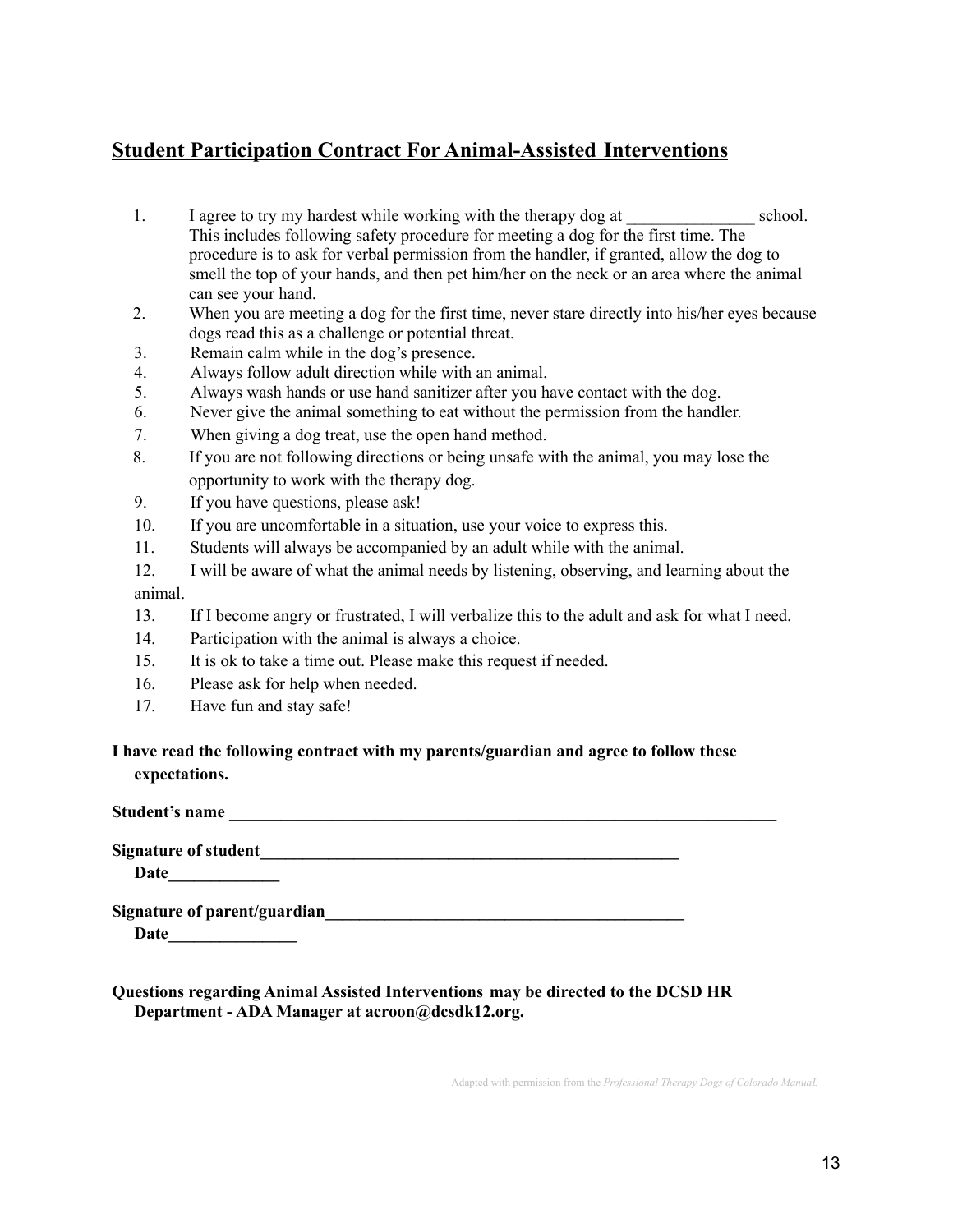## **(HIGH SCHOOLS ONLY!) Therapy Dog Handler Application Example (JUNIOR AND SENIOR STUDENTS ONLY)**

Mission Statement

Providing stress relief …. (Enter your school) students through the power of positivity and therapy dogs!

Applicant Name/Date\_\_\_\_\_\_\_\_\_\_\_\_\_\_\_\_\_\_\_\_\_\_\_\_\_\_\_\_\_\_\_\_\_\_\_\_ Off-Period Available:

❏ Yes

❏ No

- ❏ Do you like & enjoy being around dogs? Please, detail your experience working with and/or training dogs.
- ❏ You will have to go through training to be a handler and it will require time spent outside of the school day. Are you willing/able to do this?
- ❏ Are you comfortable as the "Alpha" authority figure leading a dog? Explain you experience:
- ❏ The Therapy Dog Lounge is not a space to hang out with your friends. Are you comfortable telling your friends without a pass that you are "working" and they cannot stay unless they have a pass? Explain how you would handle this?
- ❏ While you are not a Counselor, and are definitely NOT expected to be one, Student Handlers do provide a space for stressed/upset students to engage with our Therapy Dogs. Are you comfortable being the handler in a room with an upset student? Explain your feelings on this subject and relate it to the mission of our program here at …. (Your school's name).
- ❏ **Counselor Recommendation.** If your counselor approves, have him/her sign and write a short recommendation here. (This class is worth …… credit!)

*Adopted with permission of MVHS Therapy Dog Program*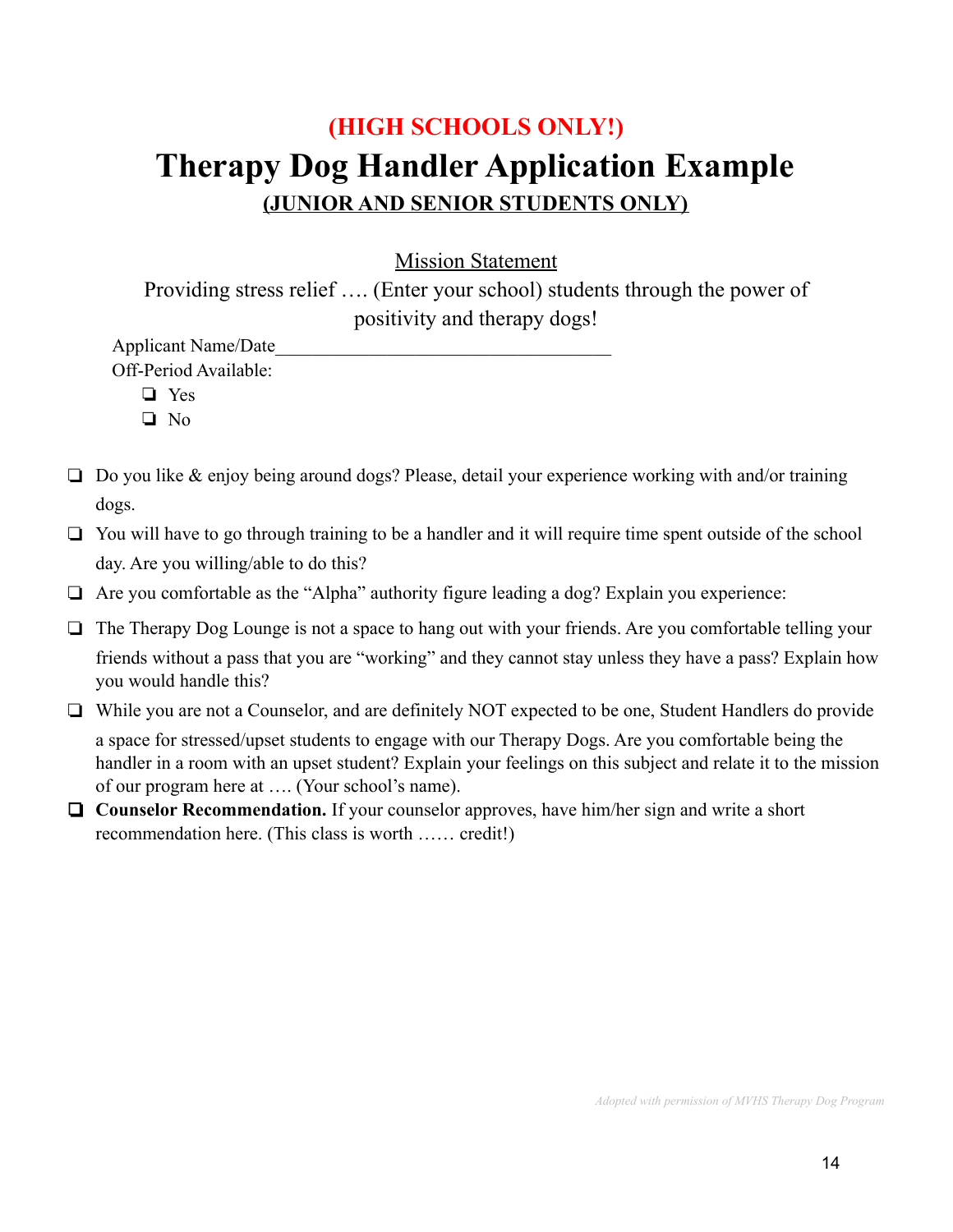## **(High Schools Only!) (Your School Name) Therapy Dog Program Waiver Example**

#### By signing this waiver, your student will have occasional access to spend approximately 15 minutes per session **visiting our on-duty therapy dog**

#### **DOUGLAS COUNTY SCHOOL DISTRICT RE-1 RELEASE, ACKNOWLEDGEMENT, AND ASSUMPTION OF PERSONAL RESPONSIBILITY**

- I/we understand that during my child's participation in the (your school's name) Therapy Dog Program, he/she may be exposed to risk of possible injury, which could be serious.
- I/we understand, too, that it is not possible for Douglas County Schools, its employees or agents, to guarantee or otherwise assure the effectiveness of the safety measures or that the safety measures will be used in every instance. I further understand that mistakes, errors, or neglectful acts or omissions may happen and that equipment may fail. In addition, I/we assume the responsibility for safety in all activities.
- I/we have accepted responsibility to verify with my physician that my child has no physical or psychological problems that would prohibit his/her participation in the (your school's name) Therapy Dog Program and agree to advice my child to comply with the instructions and directions of Douglas County School District staff members during the program and use of all equipment.
- I/we (print parents' names) and in return for my child's opportunity to participate in (your school's name) do hereby exempt and release Douglas County Schools its directors, officers, employees, and agents from any and all liability, claims, demands, or actions whatsoever arising out of any damage, loss, or injury that my child or I/we might sustain while my child is participating in the (your school's name) Therapy Dog Program, whether or not such damage, loss or injury results from the negligence of Douglas County Schools, its directors, officers, employees, volunteers or agents or any defective equipment. I/we understand that if I/we do not sign this release, then my child will not be permitted to participate in the (your school's name) Therapy Dog Program. I/we hereby represent that I am/we are the parent(s)/guardians(s) of
- I/we further acknowledge that no representation or promises by Douglas County Schools representatives have been made to include me to sign this release.

 $\mathcal{L}_\text{max}$  and  $\mathcal{L}_\text{max}$  and  $\mathcal{L}_\text{max}$ 

- Every individual participating in the (your school's name) Therapy Dog Program must carry health/accident insurance coverage. Douglas County Schools does not offer any medical/accident insurance to participating students, and makes no claim to do so.
- I agree to follow all safety rules and teacher instructions at all times while participating in the (your school's name) Therapy Dog Program. I understand that failure to obey rules will result in my suspension from activities.